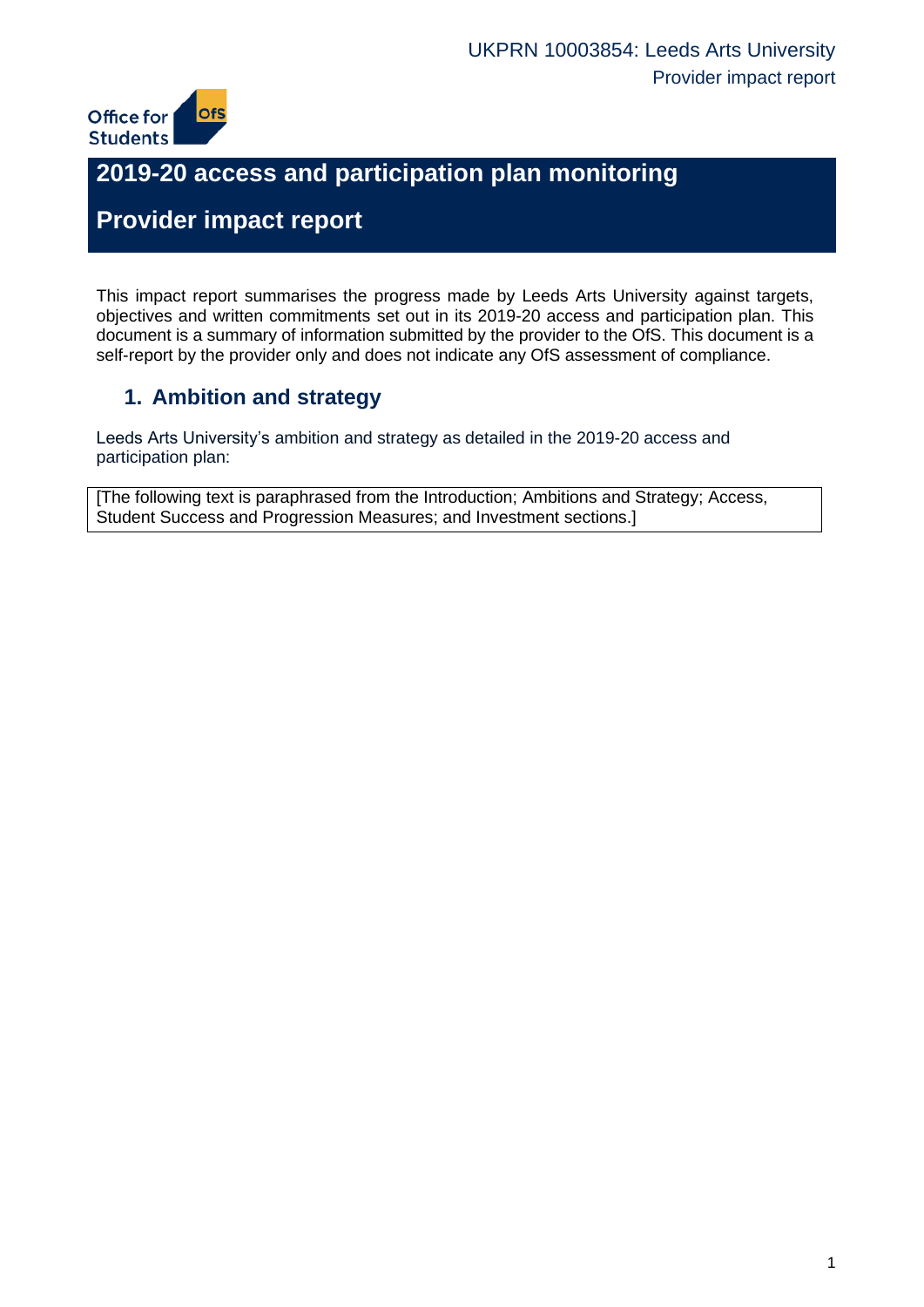### Provider impact report

Against a backdrop of transferring to the higher education sector and being granted taught degree awarding powers and university title, the University has seen unprecedented growth in popularity as a specialist arts university and in volume of applications. The 2019-20 access and participation plan focused on extending the University's widening participation profile and student performance with regard to students from areas of low participation in higher education, with low household income, Black or minority ethnicity students, mature learners and students declaring a disability. The plan also made provisions for care experienced and estranged students, students with caring responsibilities, and male students.

The University's ambition was to widen participation through activity at all pre-university stages, from primary pupils to mature learners, creating opportunities to study the arts and address attitudinal barriers regarding levels of confidence and aspiration. This outreach activity sought to raise cultural capital and creative, performance and presentation skills to boost progression into higher education, with commitment further enhanced by increasing the resource available following planned growth in student numbers. Participation would also be supported by the University's Further Education (FE) into Higher Education (HE) progression routes, which provide opportunities for mature learners to re-enter education.

Widening participation strategies included working with younger age groups to improve participation of students of Black and minority ethnicities; supporting internal progression from FE to HE of mature learners; supporting preparation for portfolios, interviews and auditions; increasing the number of target schools engaged with, taster days delivered, and mentors provided; providing insights into the creative industries through presentations and careers events; hosting tours of campus and end of year shows; and termly technical and process skills support alongside free Easter and summer schools. Specific financial strategies included support toward the cost of attending interview/audition for those from lower participation in HE areas or care leavers and progression cash scholarships of £500 for all students progressing internally from FE into HE.

The University's ambition regarding student success was to assist both access to courses and to overcome financial hardship whilst studying, which in turn would help maintain retention and enhance student success and progression. The University sought to maximise each individual's potential by nurturing their talents and respecting their individuality through specialist creative and collaborative communities, and continued to invest in a high level of resources to enhance the student experience and provide outstanding facilities.

Success strategies sought to screen all new entrants for early identification of students 'at risk' of having specific learning difficulties or difficulties with academic writing, enabling tailored support and help applying for Disabled Students Allowance (DSA). The University also offered one-to-one support for students with Autism Spectrum Disorder; a dedicated care leaver and estranged students contact within the student welfare team; a buddy scheme to aid with transition; and in-year strategies of personalised learning, high student contact hours, small group sizes, and extensive support services. A piece of focussed research was planned amongst Black and minority ethnicity students across undergraduate provision to explore experience and identify potential additional needs and opportunities for growth. Specific financial strategies included in-year bursaries to assist with the cost of producing artefacts and opportunities to perform; financial support for students to undertake testing in support of a DSA application; a £200 computer supplement for students eligible for DSA; and a hardship fund for students encountering unexpected financial circumstances.

The University's ambition regarding progression was to continue to develop students to engage with the creative industries regionally, nationally, and internationally. The University sought to enable students to secure high level work and develop entrepreneurial skills through a commitment to providing students with a high-quality environment and underlying infrastructure, supporting them in their aspirations.

Progression strategies included inviting external speakers and practising professionals from a wide range of backgrounds to engage with students; a personal professional practice module for monitoring progress in gaining professional skills and work experience; 1:1 support sessions with careers advisors; ensuring work experience and projects advertised were open to all students; and offering core employability skills to all second year students with follow up in third year. Financial strategies included reduced fees for students internally progressing to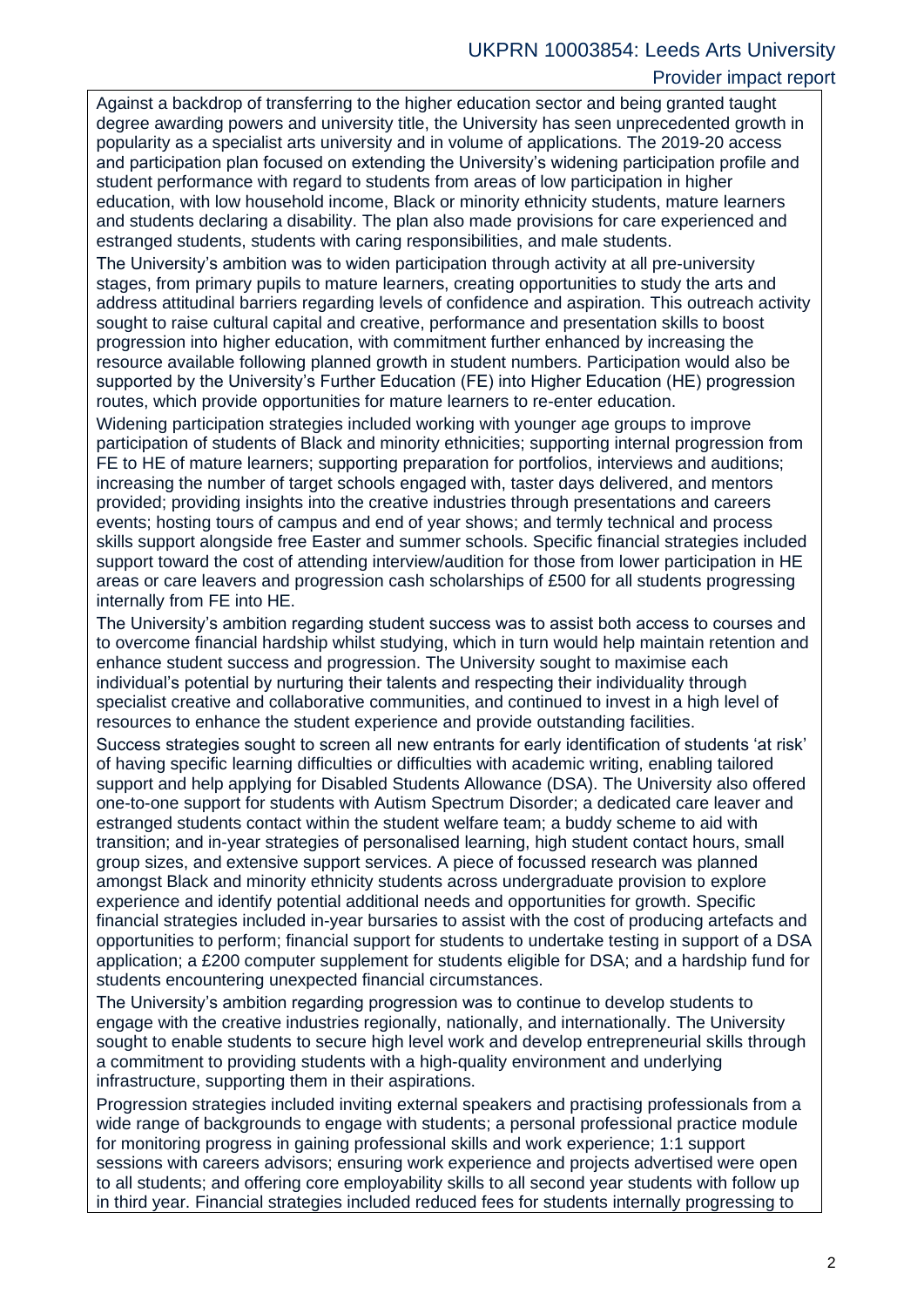### UKPRN 10003854: Leeds Arts University

### Provider impact report

Masters level courses at the University and enabling students in financial hardship to apply for support with work experience opportunities (travel, subsistence, accommodation).

The University also sought to continue to develop and consolidate purposeful external partnerships to build on and enhance our reputation for creativity and innovation, increase opportunities for work placements and employment, and extend our widening participation reach. Locally and regionally, the University sought to measure progress and ensure complementarity with the National Collaborative Outreach Programme (now Uni Connect) and further develop and enhance our collaborative approach with Go Higher West Yorkshire (a partnership of HE providers in West Yorkshire) through delivery of aspiration activities and information provision towards HE at schools-based events, summer schools, and specific engagement with looked after young people and care leavers. Nationally, the University sought to maintain and contribute to networks for sharing of best practice in widening participation, including National Educational Opportunities Network (NEON), Forum for Continuing Education (FACE), Higher Education Liaison Officers Association (HELOA), Supporting Professionalism in Admissions (SPA), the Student Services Organisation (AMOSSHE), AdvanceHE, UK Art and Design Institution Association (UKADIA), and GuildHE.

Finally, the University set out how it would evaluate the plan using a mixed methods approach to ensure effective allocation of resources to underrepresented groups and communicate findings. Strategies included regular evaluation and formal reporting on progress against APP measures; the impact of financial and welfare support; application rates, offers and conversion (UCAS); retention, attainment and progression (HESA); and student satisfaction (NSS) by protected characteristics and widening participation groups through the cross-institution Equality, Diversity and Inclusion committee, with oversight from the Board of Governors. A review of inclusive teaching and assessment was planned through the Annual Course Evaluation process and peer reviews, with recommendations from evaluation considered by programme boards, the Higher Education Quality and Standards committee, and the Academic Board. The University also sought to build on the student endorsement of the APP by regularly capturing student voice through the Students' Union, elected course student representative system, student representation on committees and the Board of Governors as part of the deliberative structure.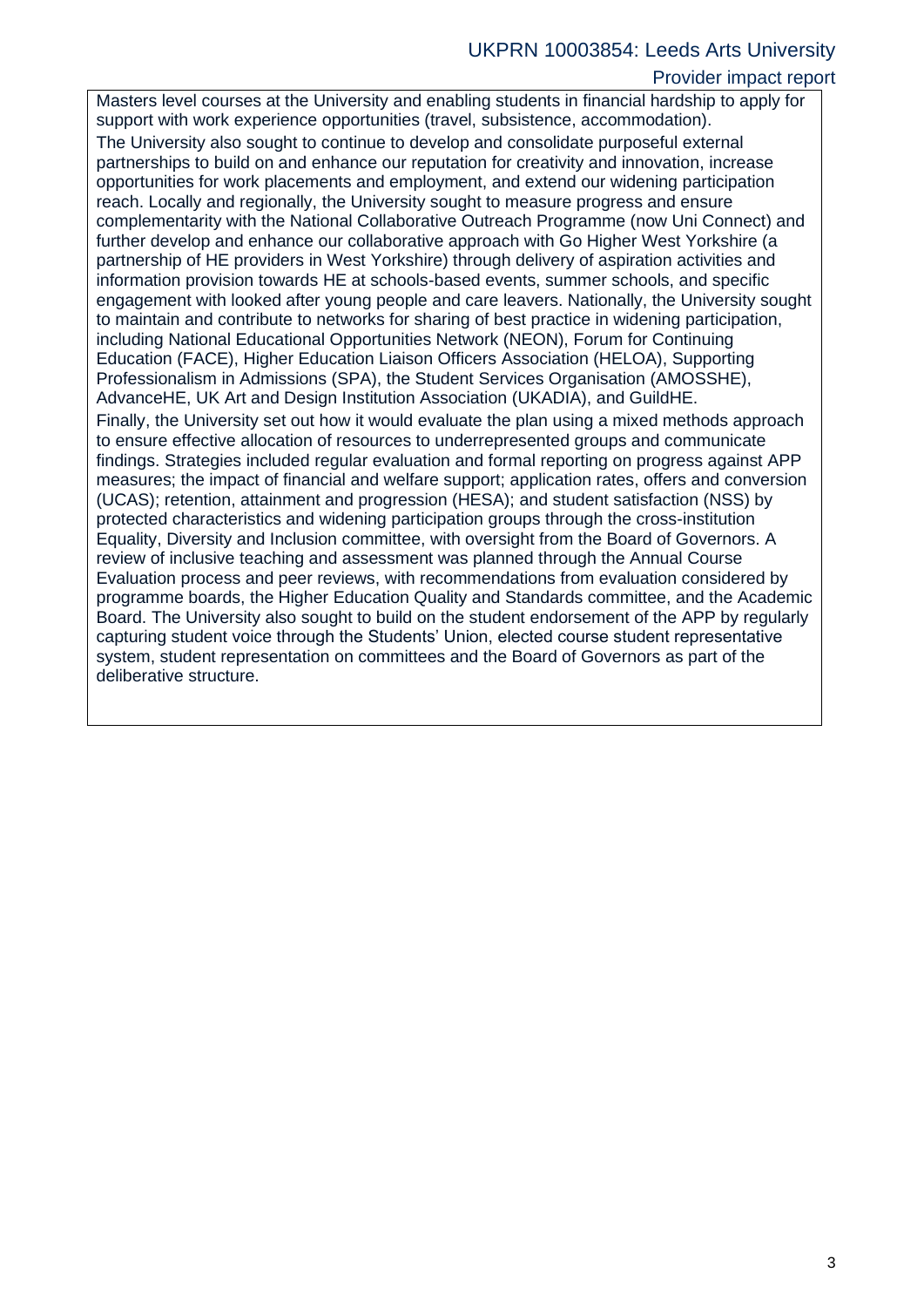### UKPRN 10003854: Leeds Arts University Provider impact report

### **2. Self-assessment of targets**

The tables that follow provide a self-assessment by Leeds Arts University of progress against the targets approved in its 2019-20 access and participation plan.

Please note the tables contain only a summary of target milestones approved in 2019-20 access and participation plans. Full information can be found in Table 8a - statistical targets and milestones and Table 8b -**Other milestones and targets** of Leeds Arts University's 2019-20 [access and participation plan.](https://www.officeforstudents.org.uk/advice-and-guidance/the-register/search-for-access-and-participation-plans/#/AccessPlans/)

Any optional commentary provided against the targets is given in [Annex B.](#page-11-0)

### <span id="page-3-0"></span>**Statistical targets and milestones**

| Reference<br><b>Number</b><br>(lifecycle)<br>stage) | <b>Description</b>                                                                                                                                         | <b>Baseline</b><br>year                                                        | <b>Baseline data</b> | 2018-19 milestone | 2019-20 milestone | <b>Units of</b><br>target | <b>Comparison</b><br>year | <b>Actual</b><br>performance<br>in comparison<br>year | <b>Target self-</b><br>assessment |
|-----------------------------------------------------|------------------------------------------------------------------------------------------------------------------------------------------------------------|--------------------------------------------------------------------------------|----------------------|-------------------|-------------------|---------------------------|---------------------------|-------------------------------------------------------|-----------------------------------|
| T16a_01<br>(Access)                                 | % of new entrants from low income<br>households (under £25,000)                                                                                            | <b>Other</b><br>(please<br>give details<br>in<br><b>Description</b><br>column) | 38%                  | 41%               |                   | 41% Percentage            | 2019-20                   | 28                                                    | No progress                       |
| T16a_02<br>(Access)                                 | % of new entrants who are first in<br>family into HE as identified by the<br>enrolment data collected internally                                           | Other<br>(please<br>give details<br>in.<br><b>Description</b><br>column)       | 53%                  | 0                 | $\overline{0}$    | Percentage                | 2019-20                   | $\Omega$                                              | Expected<br>progress              |
| T16a_03<br>(Student<br>success)                     | % of FT first degree entrants who<br>are no longer in HE at the end of<br>the year                                                                         | Other<br>(please<br>give details<br>in<br><b>Description</b><br>column)        | 8%                   | 7.5%              | 7.5%              | Percentage                | 2018-19                   | 3.6                                                   | Expected<br>progress              |
| T16a_04<br>(Access)                                 | % of new entrants from WP<br>postcodes based on HESA table<br>1 <sub>b</sub>                                                                               | 2011-12                                                                        | 10.8%                | 13%               | 13%               | Percentage                | 2019-20                   | 12.9                                                  | Limited<br>progress               |
| T16a_05<br>(Student<br>success)                     | To maintain a margin of difference<br>in achieving a 2:1 or above<br>between those with D/SpLD/HP<br>and those without that is within<br>plus or minus 3%. | 2014-15                                                                        | 0.2%                 | $+/-3%$           |                   | $+$ / - 3% Percentage     | 2019-20                   | 5.1                                                   | Limited<br>progress               |
| T16a_06<br>(Progression)                            | To maintain a margin of difference<br>between male and female<br>graduates that is within plus or<br>minus 2%.                                             | 2014-15                                                                        | 2.8%                 | $+/- 2%$          |                   | $+/- 2\%$ Percentage      | 2016-17                   |                                                       | Expected<br>progress              |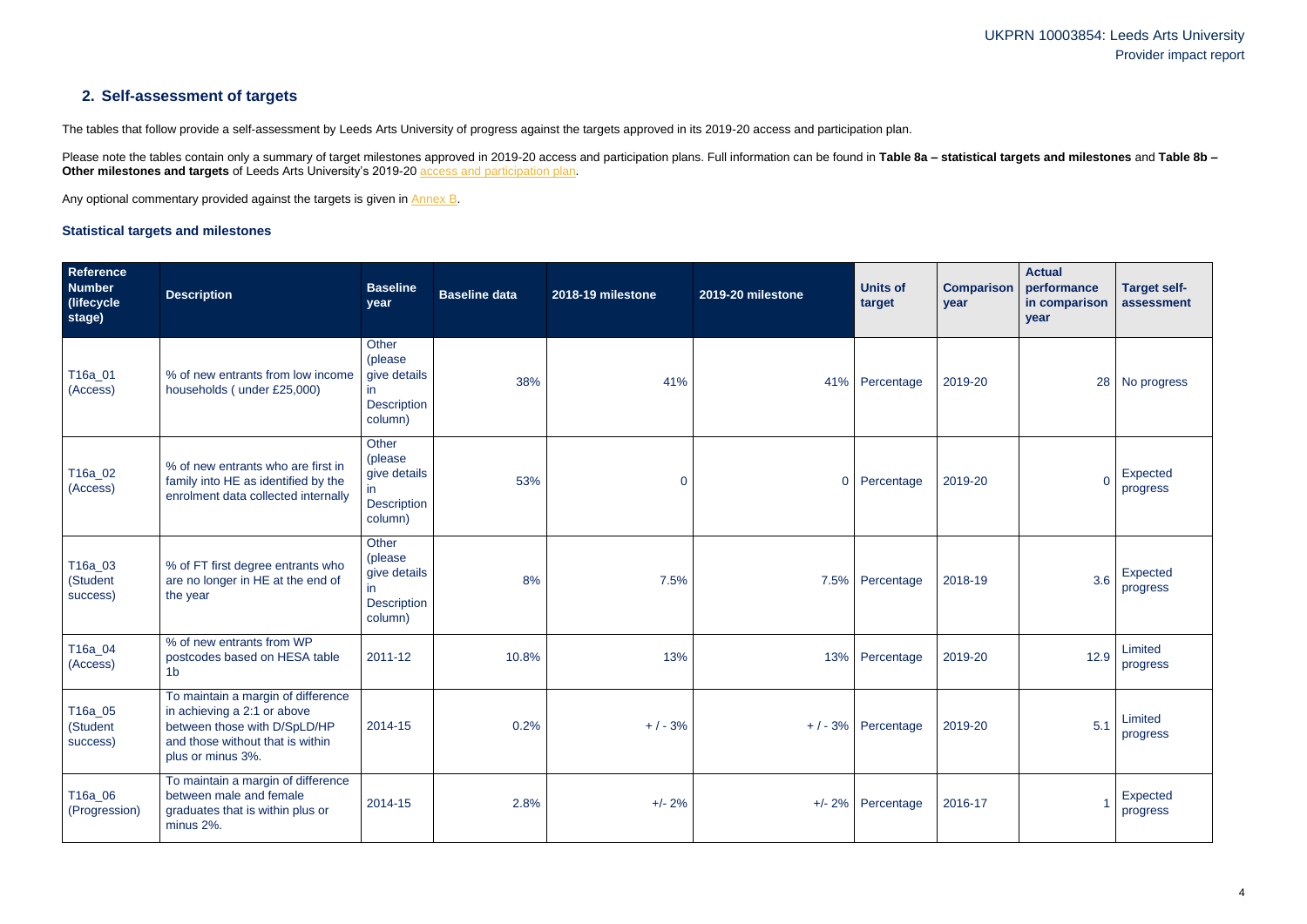|                     |                                                                                                                                                                   |         |     |     |                 |         |       | UKPRN 10003854: Leeds Arts University<br>Provider impact report |  |
|---------------------|-------------------------------------------------------------------------------------------------------------------------------------------------------------------|---------|-----|-----|-----------------|---------|-------|-----------------------------------------------------------------|--|
| T16a_07<br>(Access) | Working in partnership across the<br>region, HEART will provide<br>bespoke support for young people<br>in public care, aged 5-18, through<br>sustained engagement | 2014-15 | 115 | 122 | 124   Headcount | 2019-20 | 146 I | Expected<br>progress                                            |  |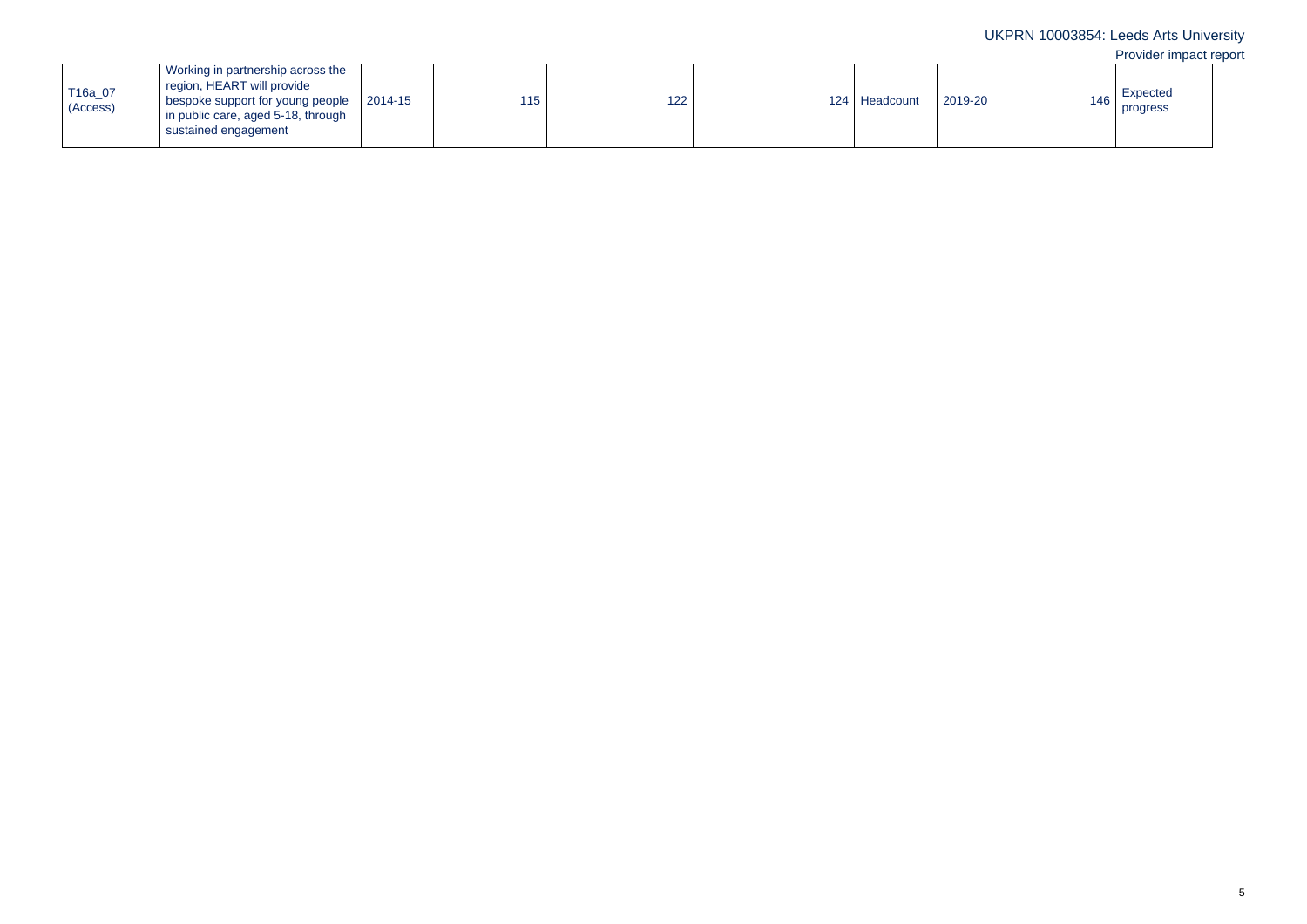# UKPRN 10003854: Leeds Arts University Provider impact report

# **Other milestones and targets**

| Reference<br><b>Number</b><br>(lifecycle<br>stage) | <b>Description</b>                                                                                                                                                                                            | <b>Baseline</b><br>year                                                           | <b>Baseline data</b> | 2018-19 milestone | 2019-20 milestone | <b>Units of</b><br>target | <b>Comparison</b><br>year | <b>Actual</b><br>performance<br>in comparison<br>year | <b>Target self-</b><br>assessment |
|----------------------------------------------------|---------------------------------------------------------------------------------------------------------------------------------------------------------------------------------------------------------------|-----------------------------------------------------------------------------------|----------------------|-------------------|-------------------|---------------------------|---------------------------|-------------------------------------------------------|-----------------------------------|
| T16b_01<br>(Access)                                | Free taster days in creative<br>activities aligned to the curriculum<br>specialisms in FE and HE (<br>depending on age group of<br>participants)                                                              | Other<br>(please<br>give details<br>$\mathsf{I}$<br><b>Description</b><br>column) | 34 taster sessions   | 40                | 40                | Other                     | 2019-20                   | 40                                                    | Expected<br>progress              |
| T16b_02<br>(Access)                                | Number of schools, colleges and<br>community groups targeted to work<br>with the college on outreach<br>activities                                                                                            | 2011-12                                                                           | 20                   | 30                | 30                | Other                     | 2019-20                   | 36                                                    | Expected<br>progress              |
| T16b_03<br>(Access)                                | Number of learners benefitting<br>from mock interview practice in<br>preparation for progression into HE<br>at Leeds College of Art or<br>elsewhere                                                           | Other<br>(please<br>give details<br>in.<br><b>Description</b><br>column)          | 180                  | 200               | 200               | Other                     | 2019-20                   | 283                                                   | Expected<br>progress              |
| T16b_04<br>(Access)                                | Number of learners receiving<br>mentoring or work shadowing                                                                                                                                                   | 2012-13                                                                           | 100                  | 150               | 150               | Other                     | 2019-20                   | 85                                                    | Limited<br>progress               |
| T16b_05<br>(Access)                                | Working with schools or Colleges<br>who have a higher than average<br>intake of students with English as<br>an additional language and with a<br>high proportion of students with a<br><b>BME</b> background. | 2012-13                                                                           | $\overline{0}$       | 15                | 15 <sup>15</sup>  | Other                     | 2019-20                   | 15                                                    | Expected<br>progress              |
| T16b_06<br>(Access)                                | Offer free places on the College<br>Childrens Art School programme                                                                                                                                            | 2012-13                                                                           | $\overline{0}$       | 20                |                   | 20 Headcount              | 2019-20                   | 19                                                    | Limited<br>progress               |
| T16b_07<br>(Student<br>success)                    | % of programmes participating in<br>Peer to peer mentoring actviity                                                                                                                                           | 2015-16                                                                           | 40%                  | 60%               |                   | 70% Percentage            | 2019-20                   | 100                                                   | Expected<br>progress              |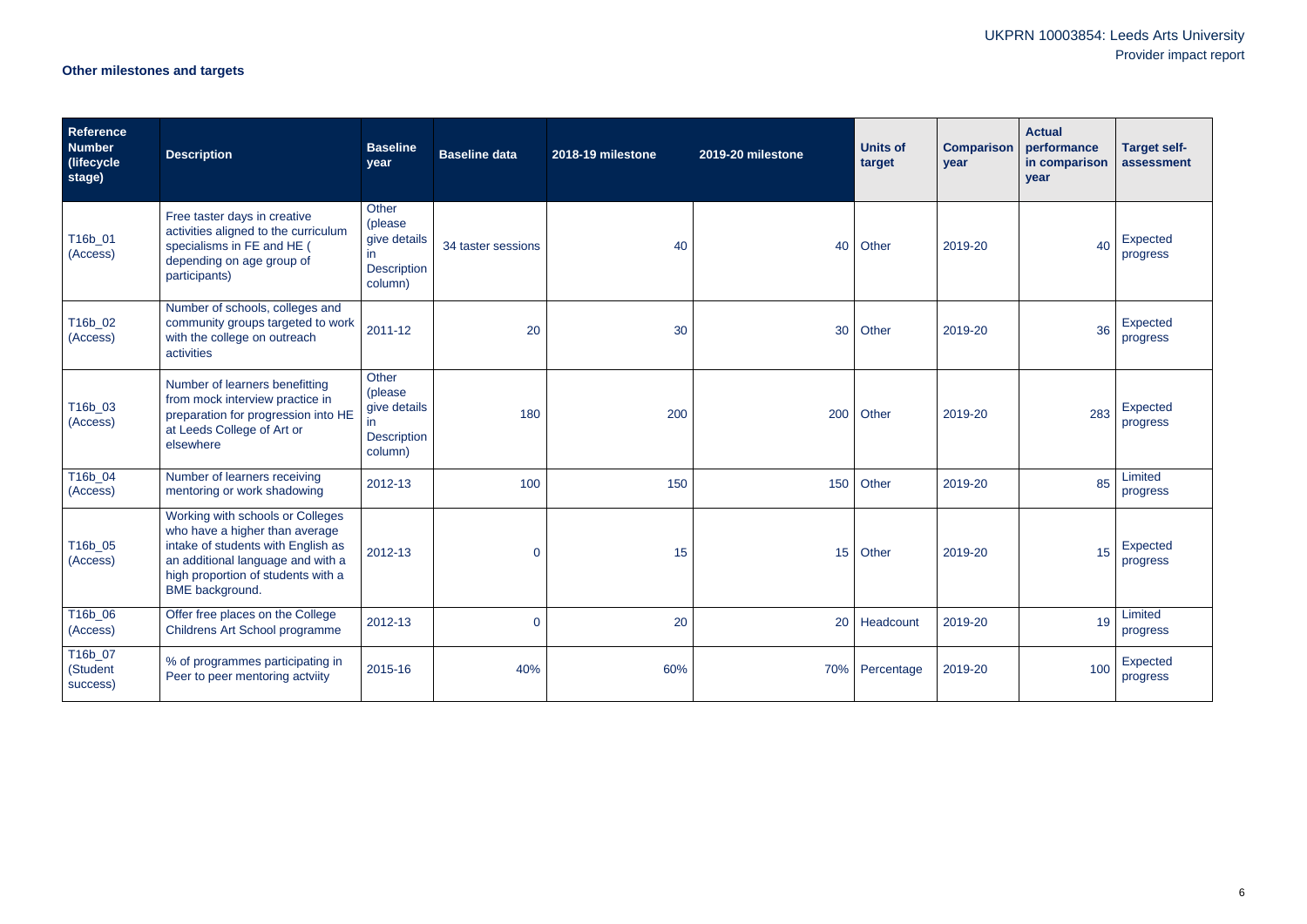### **3. Investment commitments**

### **3.1. Access and participation investment for the last audited year**

Please note that some differences in predicted vs actual spend may be due to reporting differences between academic and financial years.

| <b>Financial year</b>    |                     |                    |                  |
|--------------------------|---------------------|--------------------|------------------|
|                          | Predicted spend (£) | Actual spend $(E)$ | Difference (ppt) |
| Access investment        | £328,139.00         | £247,000.00        | $-25%$           |
| <b>Financial Support</b> | £579,111.00         | £594,000.00        | 3%               |

### **4. Action plan**

Where progress was less than expected Leeds Arts University has made the following commitments to increase the rate of progress against their targets.

| <b>Reference</b> | Steps that will be taken in the future to make expected progress against                                                                                                                                                                                                                                                                                                                                                                                                                                                                                                                                                                                                                                                                                                                                                                                                                                                                                                             |
|------------------|--------------------------------------------------------------------------------------------------------------------------------------------------------------------------------------------------------------------------------------------------------------------------------------------------------------------------------------------------------------------------------------------------------------------------------------------------------------------------------------------------------------------------------------------------------------------------------------------------------------------------------------------------------------------------------------------------------------------------------------------------------------------------------------------------------------------------------------------------------------------------------------------------------------------------------------------------------------------------------------|
| <b>Number</b>    | target                                                                                                                                                                                                                                                                                                                                                                                                                                                                                                                                                                                                                                                                                                                                                                                                                                                                                                                                                                               |
| T16a 01          | This target has not been carried forward into the 2020-21 onward APP. However,<br>the University will focus on POLAR4 and IMD2019 measures in order to consider<br>underrepresentation in wider socio-economic terms. These measures include<br>free taster days, mock interview practice, multiple points of contact via After<br>School Art Club, Preparing for Arts University and summer schools, attending<br>careers and GCSE option fairs, recognition of prior experiential learning and<br>offering FE routes into HE, but also free extra-curricular sustained provision<br>through new targeted partnerships with schools in low income areas to support<br>pupils from underrepresented groups to access HE in the creative arts. Eligible<br>students from these schools will be able to apply for a bursary to support the<br>costs of studying a Level 3 Foundation Diploma at the University in order that<br>they may progress to HE study within one further year. |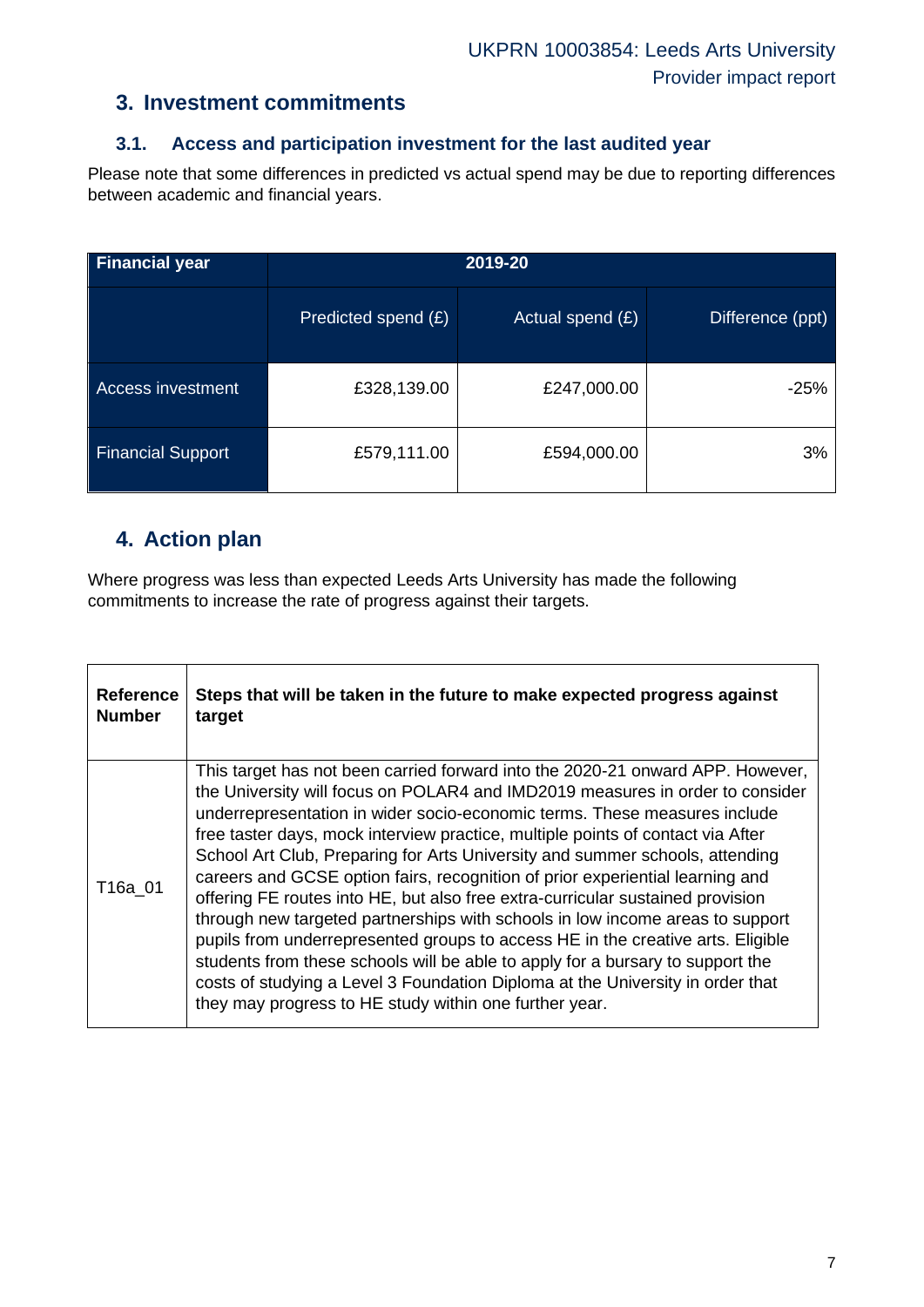# UKPRN 10003854: Leeds Arts University

### Provider impact report

| T16a_04 | This target has been carried forward into the 2020-21 onward APP, rephrased as<br>reducing the gap in participation in HE between Q1 and Q5 students to 8% over<br>the life of the plan. The measures include free taster days, mock interview<br>practice, multiple points of contact via After School Art Club, Preparing for Arts<br>University and summer schools, attending careers and GCSE option fairs,<br>recognition of prior experiential learning, and offering FE routes into HE, but also<br>free extra-curricular sustained provision through new targeted partnerships with<br>schools in low income areas to support pupils from underrepresented groups to<br>access HE in the creative arts. Eligible students from these schools will be able<br>to apply for a bursary to support the costs of studying a Level 3 Foundation<br>Diploma at the University in order that they may progress to HE study within one<br>further year. |
|---------|--------------------------------------------------------------------------------------------------------------------------------------------------------------------------------------------------------------------------------------------------------------------------------------------------------------------------------------------------------------------------------------------------------------------------------------------------------------------------------------------------------------------------------------------------------------------------------------------------------------------------------------------------------------------------------------------------------------------------------------------------------------------------------------------------------------------------------------------------------------------------------------------------------------------------------------------------------|
| T16a_05 | The University has set an attainment objective of a $+/- 2\%$ gap in awarding of 2:1<br>degrees and above between students declaring a disability and students with no<br>known disability, to be achieved in the first year of the 2020-21 onward APP and<br>which it will seek to sustain. The University will continue to screen all new<br>undergraduate entrants, and provide one-to-one support, support with materials<br>costs, with applying for DSA (including financial support), access to workshops to<br>build resilience, and peer support around mental health.                                                                                                                                                                                                                                                                                                                                                                        |
| T16b_04 | This target has not been carried forward into the 2020-21 onward APP, although<br>learners will be able to participate in multiple outreach activities. The University<br>will continue to monitor multiple engagements through its outreach evaluation.                                                                                                                                                                                                                                                                                                                                                                                                                                                                                                                                                                                                                                                                                               |
| T16b_06 | This target has not been carried forward into the 2020-21 onward APP. Due to<br>the additional demands of the production of online widening participation activity<br>and restrictions on space to meet social distancing requirements across campus,<br>the University has prioritised the provision of high-quality free widening<br>participation activity over the fee-based Young Creatives programme during the<br>Covid-19 pandemic. The University will continue to monitor the ongoing<br>government guidance regarding recommencing provision of this programme.                                                                                                                                                                                                                                                                                                                                                                             |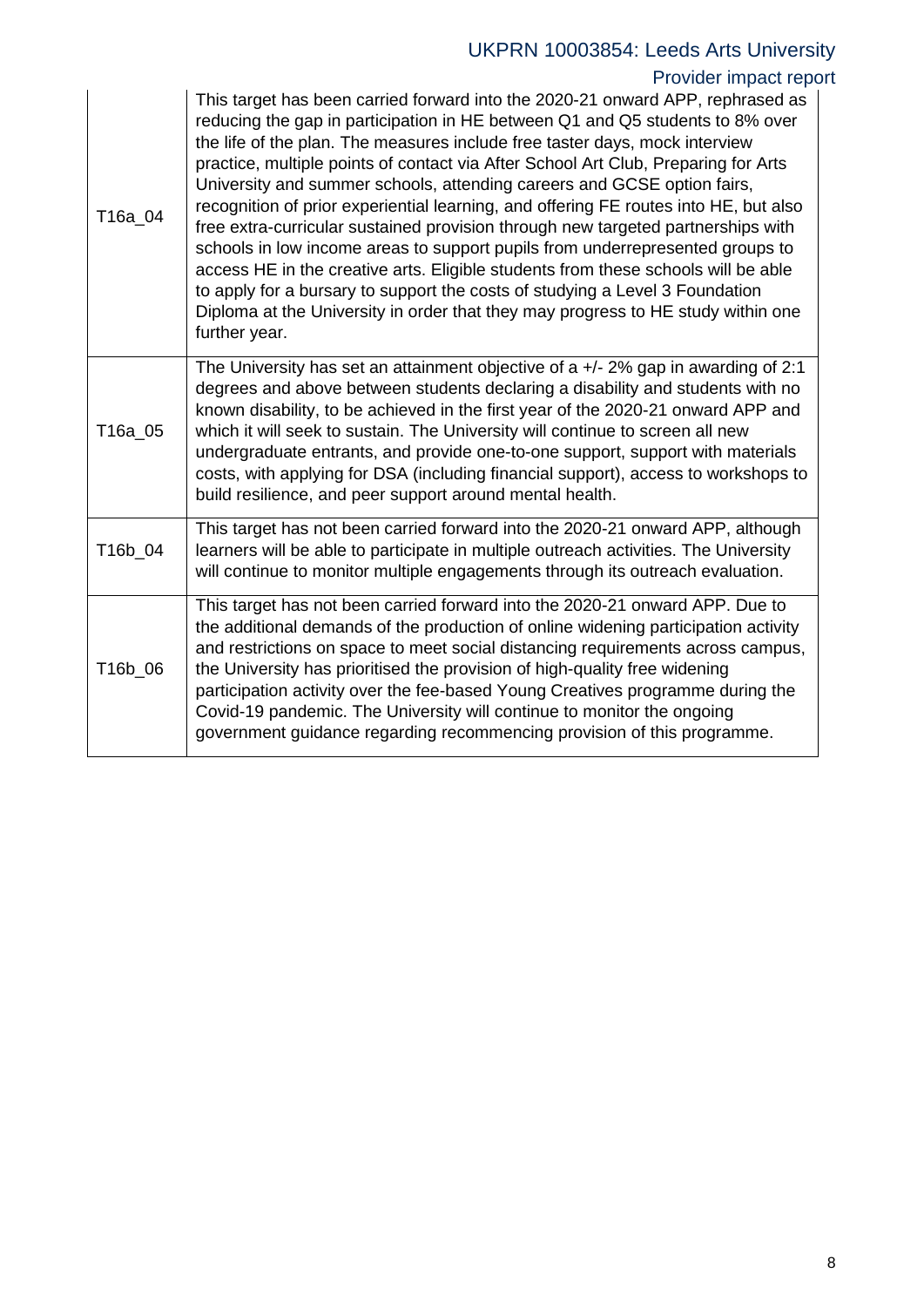# **5. Confirmation**

Leeds Arts University confirms that:

| Student engagement                                                                                                                                                                                                                              |  |  |  |  |
|-------------------------------------------------------------------------------------------------------------------------------------------------------------------------------------------------------------------------------------------------|--|--|--|--|
| Have you worked with your students to help them complete the access and participation plan<br>monitoring student submission?                                                                                                                    |  |  |  |  |
| Yes                                                                                                                                                                                                                                             |  |  |  |  |
| Have you engaged with your student body in the design, evaluation, and monitoring of the plan?                                                                                                                                                  |  |  |  |  |
| Yes                                                                                                                                                                                                                                             |  |  |  |  |
| Verification and sign off                                                                                                                                                                                                                       |  |  |  |  |
| Leeds Arts University has confirmed that the information included in this impact report is<br>accurate, that it has been compiled in line with OfS guidance, and that it is being submitted on<br>behalf of the governing body of the provider. |  |  |  |  |
| Yes                                                                                                                                                                                                                                             |  |  |  |  |
| Accountable officer sign off                                                                                                                                                                                                                    |  |  |  |  |
| Prof. Simone Wonnacott<br>Name                                                                                                                                                                                                                  |  |  |  |  |
| Position<br>Vice Chancellor, Leeds Arts University                                                                                                                                                                                              |  |  |  |  |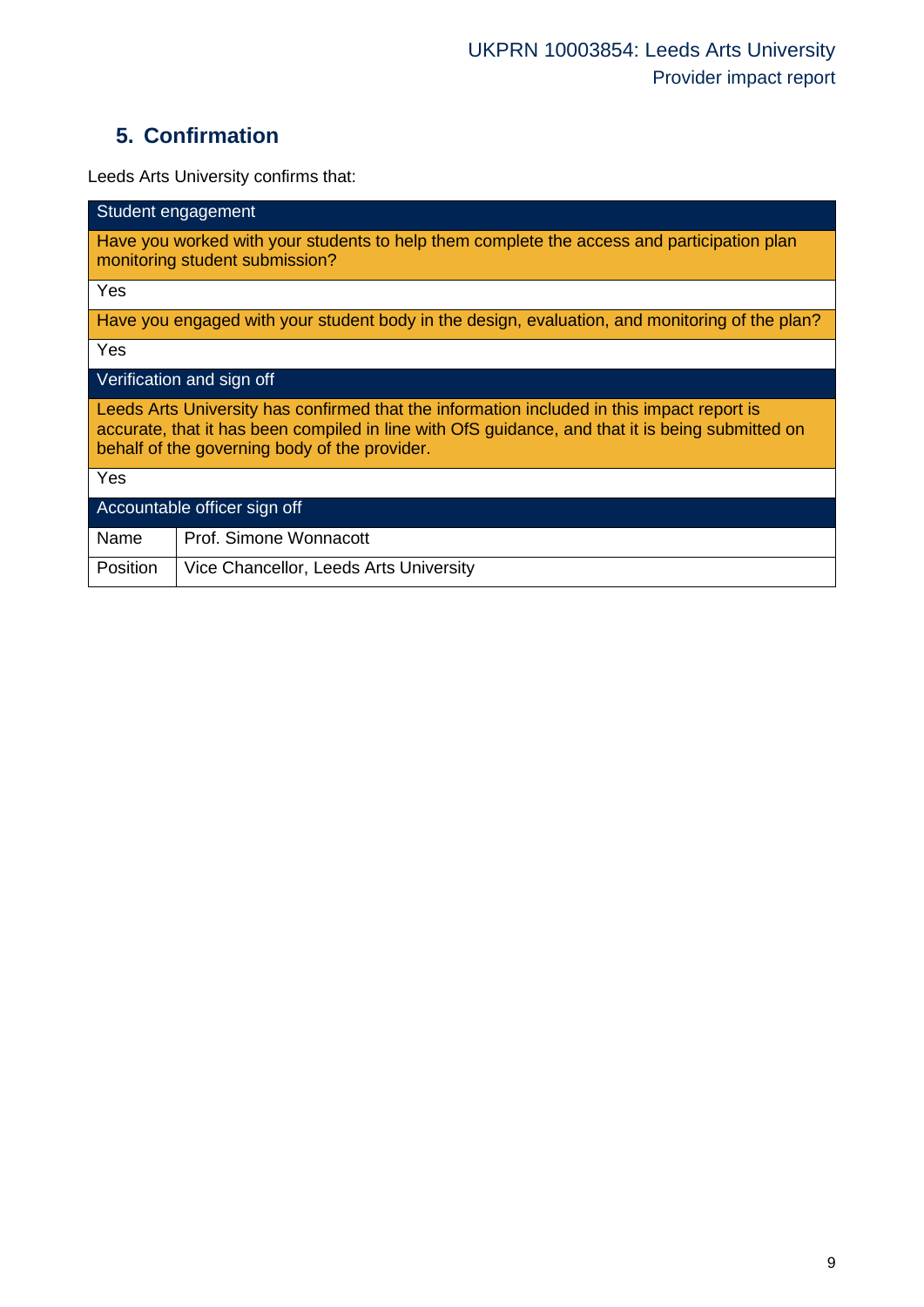### **Annex A: Commentary on progress against targets**

Leeds Arts University's commentary where progress against targets was less than expected.

### **Target reference number: T16a\_01**

#### How have you met the commitments in your plan related to this target?

The University has met commitments to improve access for example through free taster days; strategic partnerships with target schools; mock interview practice; multiple points of contact via After School Art Club, Preparing for Arts University, and summer schools; offering feewaived places on the Childrens' Art School; attending careers and GCSE option fairs; recognition of prior experiential learning; and offering FE routes into HE. We have also provided financial support with travel for interview/audition and scholarships for students progressing internally from FE into HE.

Have you taken any additional steps other than that detailed in the plan to reach the selected milestone?

No.

#### **Target reference number: T16a\_04**

How have you met the commitments in your plan related to this target?

The University has met commitments to improve access for example through free taster days; strategic partnerships with target schools; mock interview practice; multiple points of contact via After School Art Club, Preparing for Arts University, and summer schools; offering feewaived places on the Childrens' Art School; attending careers and GCSE option fairs; recognition of prior experiential learning; and offering FE routes into HE. We have also provided financial support with travel for interview/audition and scholarships for students progressing internally from FE into HE.

Have you taken any additional steps other than that detailed in the plan to reach the selected milestone?

No.

#### **Target reference number: T16a\_05**

#### How have you met the commitments in your plan related to this target?

For the second year in a row the percentage of students declaring a disability awarded a 2:1 or above is higher than that of students with no known disability. The University has met commitments to support student success, including screening all new entrants for early identification of students 'at risk' of having specific learning difficulties or difficulties with academic writing, enabling tailored support and help applying for Disabled Students' Allowance (DSA); we have also provided one-to-one support and orientation for students who may require additional familiarisation. We have provided access to the hardship fund and inyear bursaries toward the cost of producing artefacts and opportunities to perform for all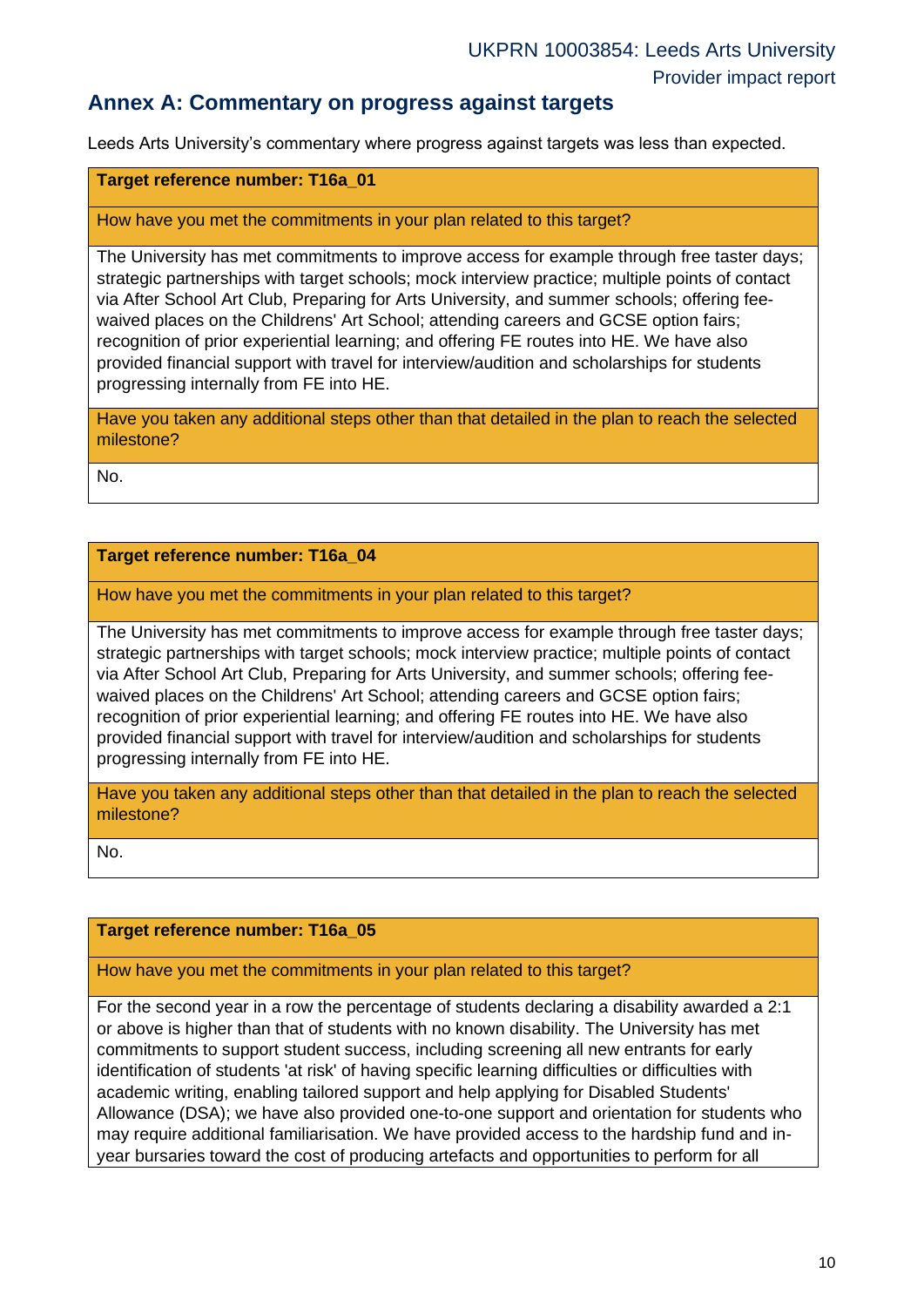### UKPRN 10003854: Leeds Arts University

### Provider impact report

students, and have provided financial support for students to undertake testing in support of a DSA application and a £200 computer supplement for students eligible for DSA.

Have you taken any additional steps other than that detailed in the plan to reach the selected milestone?

No.

### **Target reference number: T16b\_04**

#### How have you met the commitments in your plan related to this target?

The output for mentoring/shadowing was below the target of 150 by a margin of 65 learners. This target was particularly challenging in that it required an external recipient to have achieved 3 forms of contact with the University (e.g., summer school, workshop and taster day), a definition that national research has suggested is a threshold for influencing ambition to undertake higher education. However, with the lockdown from March 23rd, scheduled faceto-face Easter schools and activities for term 3 had to be cancelled while the University progression team developed digital skills, worked to re-engage with schools, and prepared a high-quality online offer for over the summer.

Have you taken any additional steps other than that detailed in the plan to reach the selected milestone?

No.

### **Target reference number: T16b\_06**

#### How have you met the commitments in your plan related to this target?

The number of free places offered on the Childrens' Art School (renamed Young Creatives) was one fewer than the target due to the timing of the lockdown, as scheduled face-to-face Easter schools and activities for term 3 had to be cancelled while the University progression team developed digital skills, worked to re-engage with schools, and prepared a high-quality free WP offer for over the summer.

Have you taken any additional steps other than that detailed in the plan to reach the selected milestone?

No.